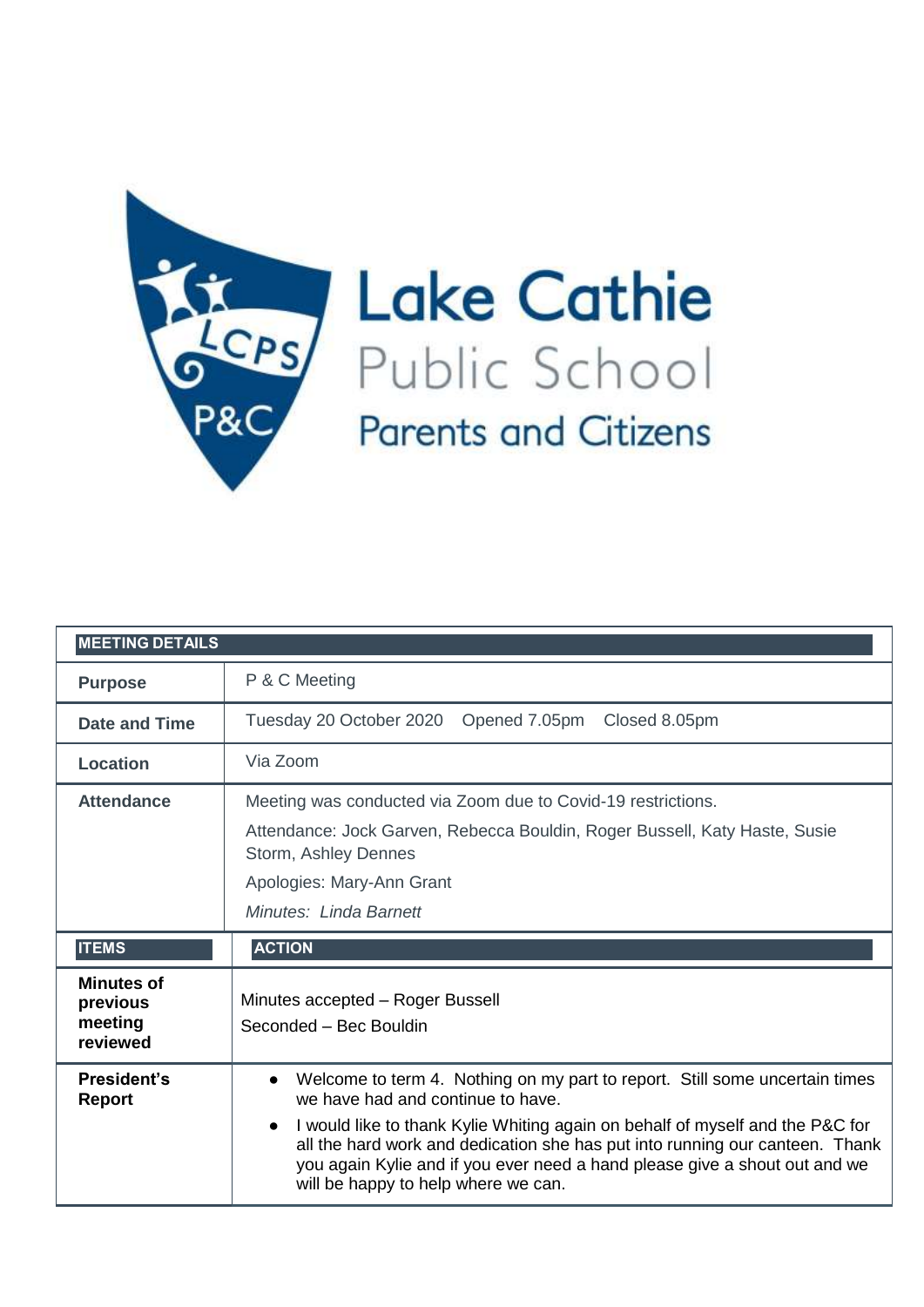|                                     | The school build is looking great from the outside. We have some very<br>excited kids to see the finished product. This is something to look forward to<br>after such an up and down year for so many.<br>Looks like term 4 is allowing more things to happen or start up again within<br>schools which is great. This will allow the children to finish the year on a<br>higher note. I would like to wish everyone a happy term.                                                                                                                                                                                                                                                                                                                                                                                                                                                                                                                                                                                                                                                                          |
|-------------------------------------|-------------------------------------------------------------------------------------------------------------------------------------------------------------------------------------------------------------------------------------------------------------------------------------------------------------------------------------------------------------------------------------------------------------------------------------------------------------------------------------------------------------------------------------------------------------------------------------------------------------------------------------------------------------------------------------------------------------------------------------------------------------------------------------------------------------------------------------------------------------------------------------------------------------------------------------------------------------------------------------------------------------------------------------------------------------------------------------------------------------|
|                                     |                                                                                                                                                                                                                                                                                                                                                                                                                                                                                                                                                                                                                                                                                                                                                                                                                                                                                                                                                                                                                                                                                                             |
| Treasurer's<br><b>Report</b>        | Bank account balances as at 20 October<br>Canteen \$ 23421.57<br>Main \$ 1324.62<br>Savings \$ 1359.13<br>$\bullet$<br>Total \$26105.32 (less \$10,000 job keeper loan)<br>Only expenses since last meeting were canteen accounts.<br>$\bullet$<br>\$1245 from canteen fundraiser for sport event at Laurieton.<br>The canteen account will be left open until the next meeting in case of bills<br>that have not yet been received.<br>Canteen managers superannuation has been finalised.<br>$\bullet$<br>Roger and Jock will be meeting next Thursday to finalise long service leave<br>$\bullet$<br>etc.<br>There may be a part refund received due to workers compensation policy<br>cancellation.<br>Jock will make a public announcement recognising the stock and items that<br>will now be donated to the school from the P&C.                                                                                                                                                                                                                                                                     |
|                                     |                                                                                                                                                                                                                                                                                                                                                                                                                                                                                                                                                                                                                                                                                                                                                                                                                                                                                                                                                                                                                                                                                                             |
| <b>Principal's</b><br><b>Report</b> | Swimming Scheme for Year 2 has been postponed by the Hastings Valley<br>$\bullet$<br>Community of Schools, due to a last minute change of organisation by the<br>School Sports Unit - Department of Education. Proposed reschedule is for<br>Year 3 students in March 2021. Request for P&C to financially support the<br>costs for each student as in previous years. Approximately \$1200.00 to bring<br>the cost down to \$50.00 per student. Bus costs are large from Lake Cathie to<br>Port Macquarie.<br>Naidoc Week celebrations will take place in Week 5 this term. With<br>$\bullet$<br>regulations still restricting parents and non-essential visitors onsite and with<br>groups limited to cohorts, we will undertake a class/stage based set of<br>activities created by the Aboriginal Education Team this year. Planning is<br>already underway to engage local Birpai artists to work with our students to<br>create large murals for the new class spaces to be ready to launch next<br>Naidoc Week in July 2021.<br>Aboriginal Education Consultative Group (AECG) Partnership Agreement |
|                                     | 2020-30. On Friday this week staff will meet at 11.30am to celebrate and<br>commit to the AECG-DoE Partnership Agreement signing as part of a state<br>wide commitment. This will launch the 10 year partnership agreement.                                                                                                                                                                                                                                                                                                                                                                                                                                                                                                                                                                                                                                                                                                                                                                                                                                                                                 |
|                                     | Canteen continues to run smoothly now under the organisation of the School.<br>$\bullet$<br>Thanks to Bec and Roger for your support with this transition and Rachel<br>Caller in our office for all of the technical and financial planning and<br>organisation.                                                                                                                                                                                                                                                                                                                                                                                                                                                                                                                                                                                                                                                                                                                                                                                                                                           |
|                                     | Engraved Pavers – we are at a time in the build to consider a location for<br>pavers that could be sold through the P&C as a fundraiser to be installed in<br>an entrance location to celebrate this next new phase of our school. Will need                                                                                                                                                                                                                                                                                                                                                                                                                                                                                                                                                                                                                                                                                                                                                                                                                                                                |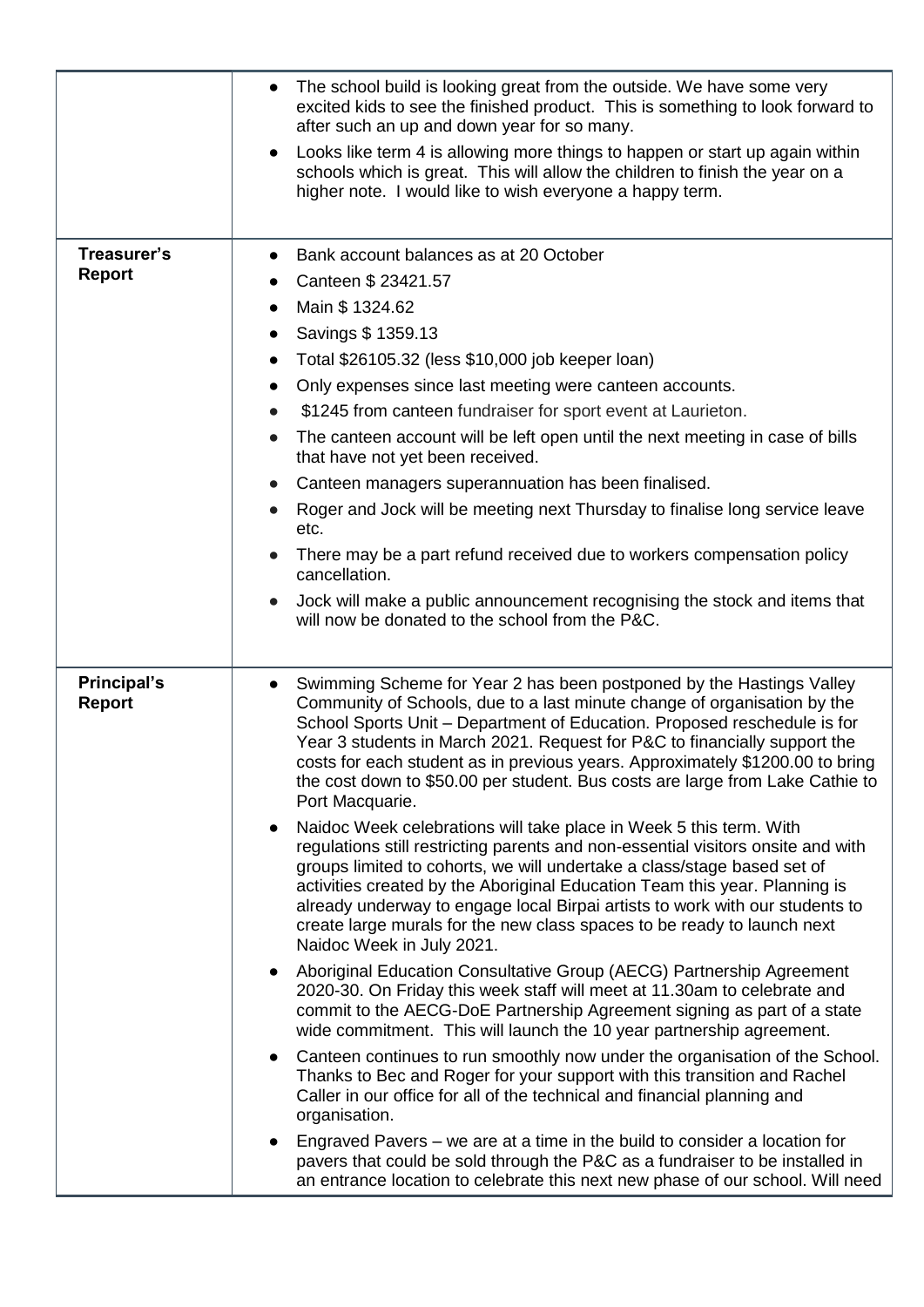|                    | an organiser or a small team to coordinate this. Team will need to move on<br>this project to capture families moving on to High School for 2021.                                                                                                                                                                                                                                                                                                                                                                                                                                                                                                                        |
|--------------------|--------------------------------------------------------------------------------------------------------------------------------------------------------------------------------------------------------------------------------------------------------------------------------------------------------------------------------------------------------------------------------------------------------------------------------------------------------------------------------------------------------------------------------------------------------------------------------------------------------------------------------------------------------------------------|
|                    | COVID-19 restrictions are being followed very carefully by the school with<br>$\bullet$<br>great support from parents.                                                                                                                                                                                                                                                                                                                                                                                                                                                                                                                                                   |
|                    | General Build Update - Carpet going down in Blocks E and F. G Block still<br>$\bullet$<br>progressing very well. Plan is to have all furniture moving in on November<br>23/24. Class movements to assist in preparing bus bay – 3P, 3/4A and 4H<br>will move locations from 30 November. All other classes will be completely<br>emptied and ready to vacate by 4pm - 16 December. Landscaping coming<br>along well. The lift has been installed.                                                                                                                                                                                                                        |
|                    | Staff are finalising their Anti-Bullying Policy review. A team is being formed to<br>$\bullet$<br>search for any new curriculum/socialisation/wellbeing resources to<br>compliment the implementation of the policy moving forward from 2021.                                                                                                                                                                                                                                                                                                                                                                                                                            |
|                    | School Improvement Plan 2021-24 is progressing well. Situational Analysis<br>$\bullet$<br>close to being completed with a full review of context, quality teaching and<br>learning opportunities, student progress, attendance, wellbeing etc. just a part<br>of the overall review that will lead the creation of our new plan due by April<br>2021. This will be presented to the P&C at the 2 <sup>nd</sup> meeting in term 1.                                                                                                                                                                                                                                        |
|                    | End of year activities - still guided by Covid19 requirements. Kinder<br>$\bullet$<br>Orientation via Zoom and individual face-to-face meetings with new families.<br>Two Zoom meetings are being held tomorrow.                                                                                                                                                                                                                                                                                                                                                                                                                                                         |
|                    | Y6-7 Transition going ahead on campus but with smaller groupings. Details<br>$\bullet$<br>coming from the high schools.                                                                                                                                                                                                                                                                                                                                                                                                                                                                                                                                                  |
|                    | Presentation Day on 2 December and Yr 6 Farewell (week 9) plans are<br>$\bullet$<br>underway. No large gatherings but trying to work within the guidelines to<br>include families in a meaningful way.                                                                                                                                                                                                                                                                                                                                                                                                                                                                   |
|                    | Creative arts groups may not have large performance opportunities but the<br>$\bullet$<br>wellbeing benefits of continuing groups is certainly worth the effort. We are<br>working on a recording for the band kids and there is also the potential for a<br>dance video.                                                                                                                                                                                                                                                                                                                                                                                                |
|                    | Concern has been raised regarding the speed of cars and buses entering the<br>$\bullet$<br>school grounds. Additional 10km speed signs will be purchased and placed<br>in prominent positions.                                                                                                                                                                                                                                                                                                                                                                                                                                                                           |
|                    | Active OOSH – We have been contacted regarding an evaluation of their<br>service and a request has been made to provide points to improve their<br>service. They are also looking at the inclusion of a kinder orientation program<br>as part of Active OOSH. This would be available for kinder students starting<br>in term 1 next year and will be undertaken in the school holiday period. If the<br>children come along before school hours they will be provided with a healthy<br>breakfast. Active OOSH are also looking at a after school sport drop off<br>program. A video will be shown to kindergarten parents as part of the Zoom<br>orientation meetings. |
| <b>Fundraising</b> | Jock has given the information from The Other Chef to Megan in the office.<br>Hoping to distribute to parents on Thursday. We need a 5 week turn around.<br>Friday 6 November will be the deadline for orders.                                                                                                                                                                                                                                                                                                                                                                                                                                                           |
|                    | P&C support will be needed to assist with scanning and emailing images to<br>$\bullet$<br>The Other Chef. Bec and Linda offered their assistance.                                                                                                                                                                                                                                                                                                                                                                                                                                                                                                                        |
|                    | Cost will be \$15 for two jars. The school will make \$7.<br>$\bullet$                                                                                                                                                                                                                                                                                                                                                                                                                                                                                                                                                                                                   |
|                    | Jock has requested support from the P&C for the school swimming scheme<br>$\bullet$<br>which will now be held next year.                                                                                                                                                                                                                                                                                                                                                                                                                                                                                                                                                 |
|                    | Motion: Katy Haste Seconded: Susie Storm                                                                                                                                                                                                                                                                                                                                                                                                                                                                                                                                                                                                                                 |